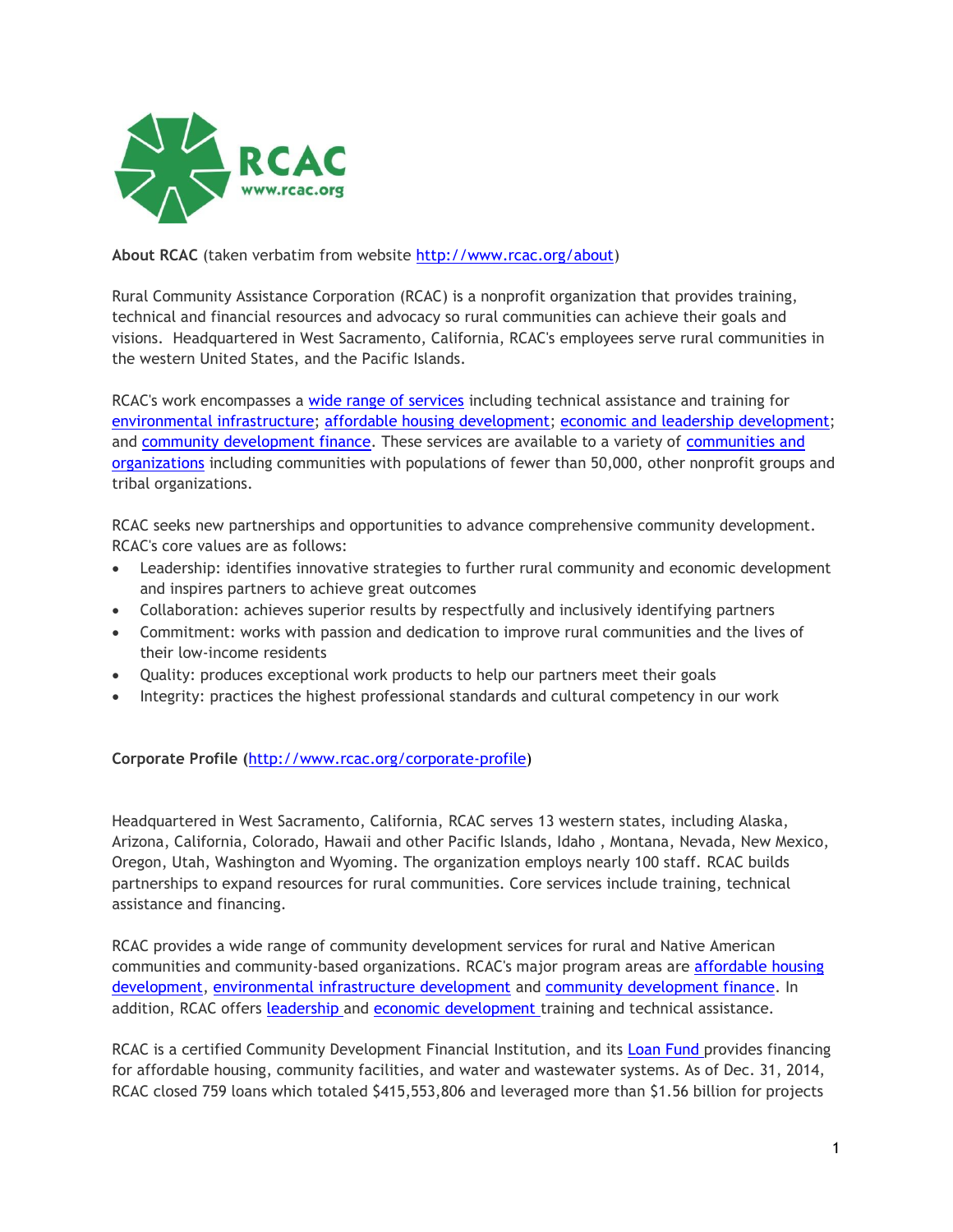in rural communities. These loans supported 69,125 individual water and wastewater connections for rural citizens; 12,669 housing units; 6,746,168 feet of community facility space; and created or retained 15,585 jobs. RCAC currently has 173 loans under management, totaling more than \$59.7 million. Additionally, RCAC manages 44 loans totaling more than \$40.9 million on behalf of other lenders and investors.

In FY14, RCAC closed 36 loans which totaled \$12,765,499 in nine states. These loans supported 1,989 individual water and wastewater connections for rural citizens, 300 housing units; 3,620,027 feet of community facility space; and created or retained 273 jobs.

**Community Facility Lending:**Through the RCAC, communities are able to attain technical assistance as well as to benefit from the organization, which also serves as a Community Development Financial Institution. Through this mechanism, communities are able to obtain financing for essential community facilities including office buildings for public sector and nonprofit organizations; "*treatment centers; emergency and transitional housing, assisted living, human services, public safety, child care, education and cultural facilities*". Other types of projects are eligible for this financing as well, and priority is given to those projects that utilize green methods and materials.

**Link for RCAC lending programs: <http://www.rcac.org/programs-services/#section-0>**

Other: RCAC publishes [RCAC's Network News](http://www.rcac.org/pubarchive.aspx?id=9) and [RCAC's Self-Help Builder Newsletter.](http://www.rcac.org/doc.aspx?376) The publications staff also develop technical manuals and other training material.

#### **Links**

Rural Community Assistance Corporation does not necessarily endorse nor agree with the contents of any of the following sites, but offers these links as a service to our users to access information about the west.

- [Fellow Travelers](http://www.rcac.org/pages/214#Fellow) (training and technical assistance providers for rural America)
- [Learn About RCAC Green Services and Available Resources](http://www.rcac.org/pages/214#Green)
- [Learn About Rural Community Development](http://www.rcac.org/pages/214#Learn)
- [Learn about the Rural West](http://www.rcac.org/pages/214#Rural)
- [Learn about Native Communities](http://www.rcac.org/pages/214#Native)
- [Learn about Agricultural Workers](http://www.rcac.org/pages/214#Agricultural)
- [Access to Private Resources](http://www.rcac.org/pages/214#Access)
- [Relevant Government Sites](http://www.rcac.org/pages/214#Government)
- [Rural Advocacy Organizations](http://www.rcac.org/pages/214#Advocacy)
- [For Nonprofit Organizations Only](http://www.rcac.org/pages/214#Nonprofits) Fellow Travelers (training and technical assistance for rural America)
- [Cal Warn Water/Wastewater Agency Response Network Link](http://calwarn.org/) The mission of the Water Agency Response Network is to support and promote statewide emergency preparedness, disaster response, and mutual assistance matters for public and private water and wastewater utilities
- [Drinking Water/Wastewater Operator Links](http://www.rcac.org/doc.aspx?122) An RCAC regional manager who specializes in assisting Tribes and rural communities to maintain and upgrade their water systems, compiled the links on this drinking water/wastewater operator links page.
- **[Enterprise Foundation](http://www.enterprisefoundation.org/)** Provides loans, grants and technical assistance to nonprofit organizations that are building and revitalizing local neighborhoods.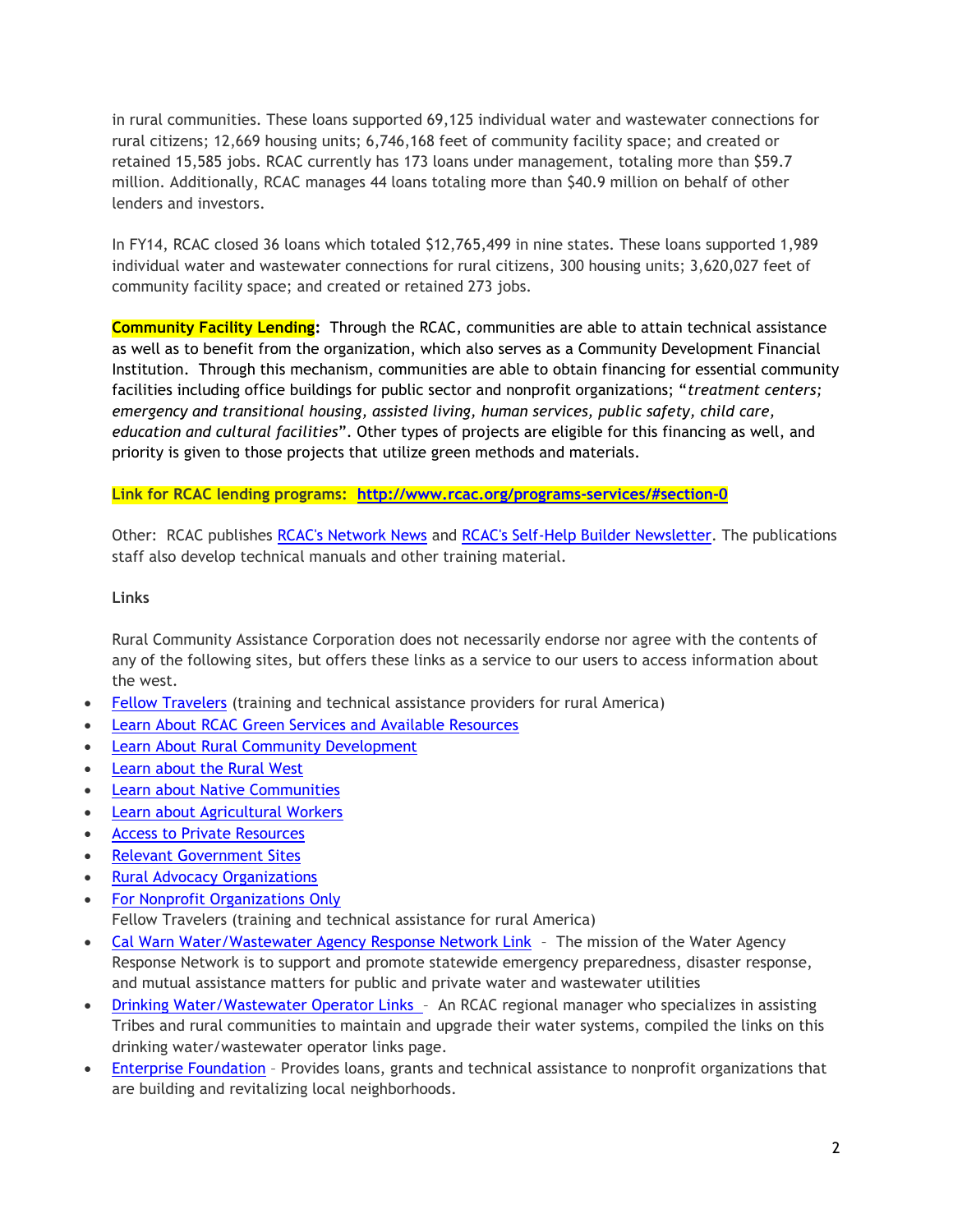- [First Nations Development Institute](http://www.firstnations.org/) Promotes culturally appropriate economic development by and for Native peoples. First Nations helps develop the capacity of tribes, Native organizations and Native American people to better manage their financial assets. First Nations provides grants, loans, technical assistance, policy and research.
- [Housing Assistance Council](http://www.ruralhome.org/) Works to improve housing conditions for the rural poor with loans, technical assistance, training, research and information.
- [Local Initiatives Support Corporation](http://www.liscnet.org/) (LISC) Provides grants, loans and equity investments to CDCs for neighborhood redevelopment.
- [My Own Business](http://www.myownbusiness.org/) Provides a free Internet course in English and Spanish on how to start a business, for start-up businesses and those already operating.
- [National Center for Small Communities](http://www.natat.org/) Provides training and technical assistance for small town leaders.
- [National Economic Development and Law Center](http://www.nedlc.org/) A nonprofit public interest law and planning organization that specializes in community economic development.
- [National Small Flows Clearinghouse \(NSFC\)](http://www.nesc.wvu.edu/nsfc/nsfc_index.htm) Funded by the U.S. Environmental Protection Agency, the NSFC helps America's small communities and homeowners solve their wastewater problems to protect public health and the environment.
- [Native American Indian Housing Council](http://www.naihc.net/) Provides training, technical assistance, research and information services, advocacy and Native American housing news.
- [Neighborhood Reinvestment Corporation](http://www.nw.org/) Supports local community-based organizations to revitalize communities. Sponsors the Neighborhood Reinvestment Training Institutes, Neighborworks and Neighborhood Housing Services.
- [Oregon Rural Community Assistance Program](http://www.rcac.org/oregon) Assists small Oregon communities to meet federal/state water quality requirements through partnerships, training and technical assistance.
- [Portable, Practical, Education Preparation](http://www.ppep.org/) Dedicated to improving the quality of life in rural Arizona, but actually touches many states and countries.
- [Rural Community Assistance Partnership, Inc.](http://www.rcap.org/) The Rural Community Assistance Partnership, Inc. national network which includes a national office and [six regional offices w](http://www.rcac.org/pages/336)ith multi-state service areas.
- [Rural Development Initiatives](http://www.rdiinc.org/) Helps communities thrive by providing a variety of services including strategic planning, project assistance, leadership development and facilitation. Primarily serves Oregon.
- [Rural LISC](http://www.lisc.org/rural_lisc/) Started in 1995 by LISC, Rural LISC provides training, technical assistance and funding to 70 partner communities across the country to build the capacity of rural community development corporations.

Learn About Rural Community Development

- [Aspen Institute](http://www.aspeninstitute.org/cst) The Institute fosters responsible leadership through seminars and policy programs. Check out their community strategies group, rural development philanthropy and rural economic development pages.
- [California Community Economic Association](http://www.cceda.org/) A clearinghouse for information and action that advances the field of community economic development through training, continuing education, technical assistance, advocacy and public policy.
- [Community and Economic Development Toolbox](http://www.cdtoolbox.org/) Primarily intended for rural communities of New York and Pennsylvania, the Cornell University toolbox has something for everyone interested in rural development.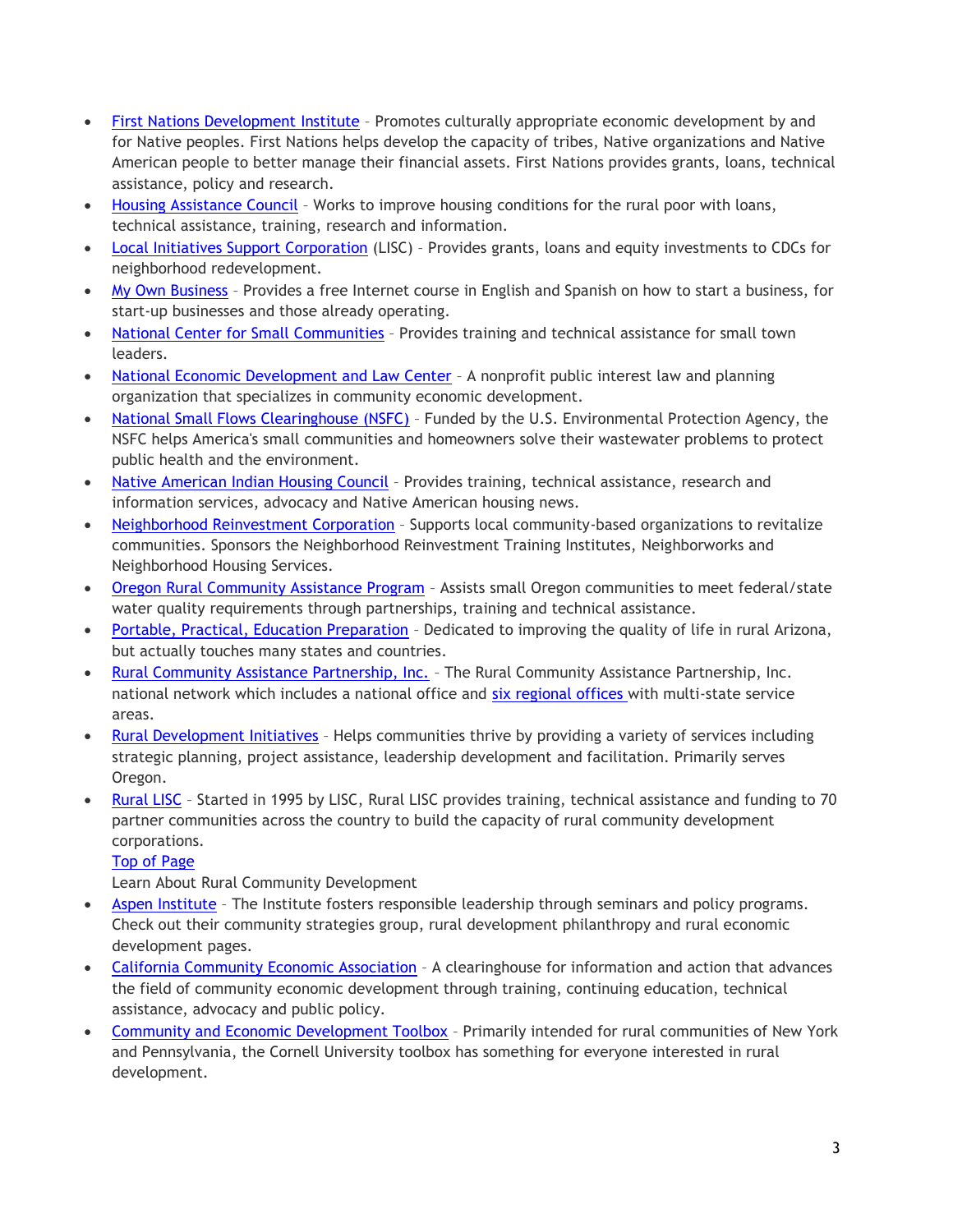- [Community Stewardship Exchange](http://www.sonoran.org/) Web site of the Sonoran Institute includes information, contacts and examples of community-based strategies that preserve the ecological integrity of important natural systems while meeting the economic aspirations of adjoining communities.
- [EZ/EC News and Announcements](http://www.ezec.gov/) Home of the rural enterprise zone and rural enterprise program. Check out the community toolbox.
- [Daily Yonder](http://www.dailyyonder.com/) Daily multi-media for breaking news, commentary, special reports on hot topics facing rural communities and updates from rural bloggers.
- [Heartland Center for Leadership Development](http://www.heartlandcenter.info/) Practical resources and public policies for rural community survival.
- [Housing and Community Development Knowledgeplex](http://www.knowledgeplex.org/) Comprehensive interactive resource for the affordable housing and community development field powered by the Fannie Mae Foundation.
- [International Economic Development Council](http://www.iedconline.org/) Membership organization providing leadership and excellence in economic development for communities, members and partners.
- [Joint Center for Housing Studies](http://www.jchs.harvard.edu/) The Joint Center for Housing Studies at Harvard University publishes an annual report on the state of the nation's housing, a newsletter and other documents, all available online.
- [National Environmental Service Center](http://www.nesc.wvu.edu/) A clearinghouse for information about drinking water, wastewater, environmental training and solid waste management in communities serving fewer than 10,000 individuals.
- National Rural [Development Partnership](http://www.rurdev.usda.gov/AboutRD.html) Links and information on rural development councils in each state.
- [National Rural Economic Developers Association](http://www.nreda.org/) Individual member, professional organization to advance rural development, member proficiency, and social and human service objectives in rural areas. Primarily for officials working for rural utility organizations.
- [Office of the Comptroller of the Currency](http://www.occ.treas.gov/cdd/rural.htm) Check out the OCC's directory of rural community development banking resources and the Native American Banking Resource Directory.
- [Rural Assistance Center](http://www.raconline.org/) The Center for Rural Health, the Welfare Information Network, the Rural Policy Research Institute, and the Office of Rural Health Policy developed this rural health and human services "information portal" to help rural communities access the full range of available programs, funding and research to provide quality health and human services to rural residents.
- [Rural Development Leadership Network](http://www.ruraldevelopment.org/) A national multi-cultural organization supporting communitybased development in rural areas through hands-on projects, education and skills building, leadership development and networking. Check out an academic degree in rural community development.
- [Rural Policy Research Institute](http://rupri.org/) Provides analysis and facilitates public dialog concerning the impacts of public policy on rural people and places. Check out the "rural by the numbers" page. Also includes great maps. You can even make your own!
- [Sustainable Measures](http://www.sustainablemeasures.com/) The web site includes more than 600 indicators that communities use to measure their progress toward sustainability, a checklist for evaluating indicators, definitions, resources listings and an online training course.
- [Western Rural Development Center](http://extension.usu.edu/wrdc) One of four U.S. Department of Agriculture sponsored regional rural development centers in the U.S. Comprehensive list of rural development resources. [Top of Page](http://www.rcac.org/pages/214#top)

Learn about the Rural West

- [California Institute for Rural Studies](http://www.cirsinc.org/) A nonprofit research organization working toward a rural California that is socially just, economically viable and environmentally balanced.
- [Center for the Study of Rural America](http://www.kc.frb.org/) This Federal Reserve Bank of Kansas City Center focuses on economic and policy issues unique to rural America .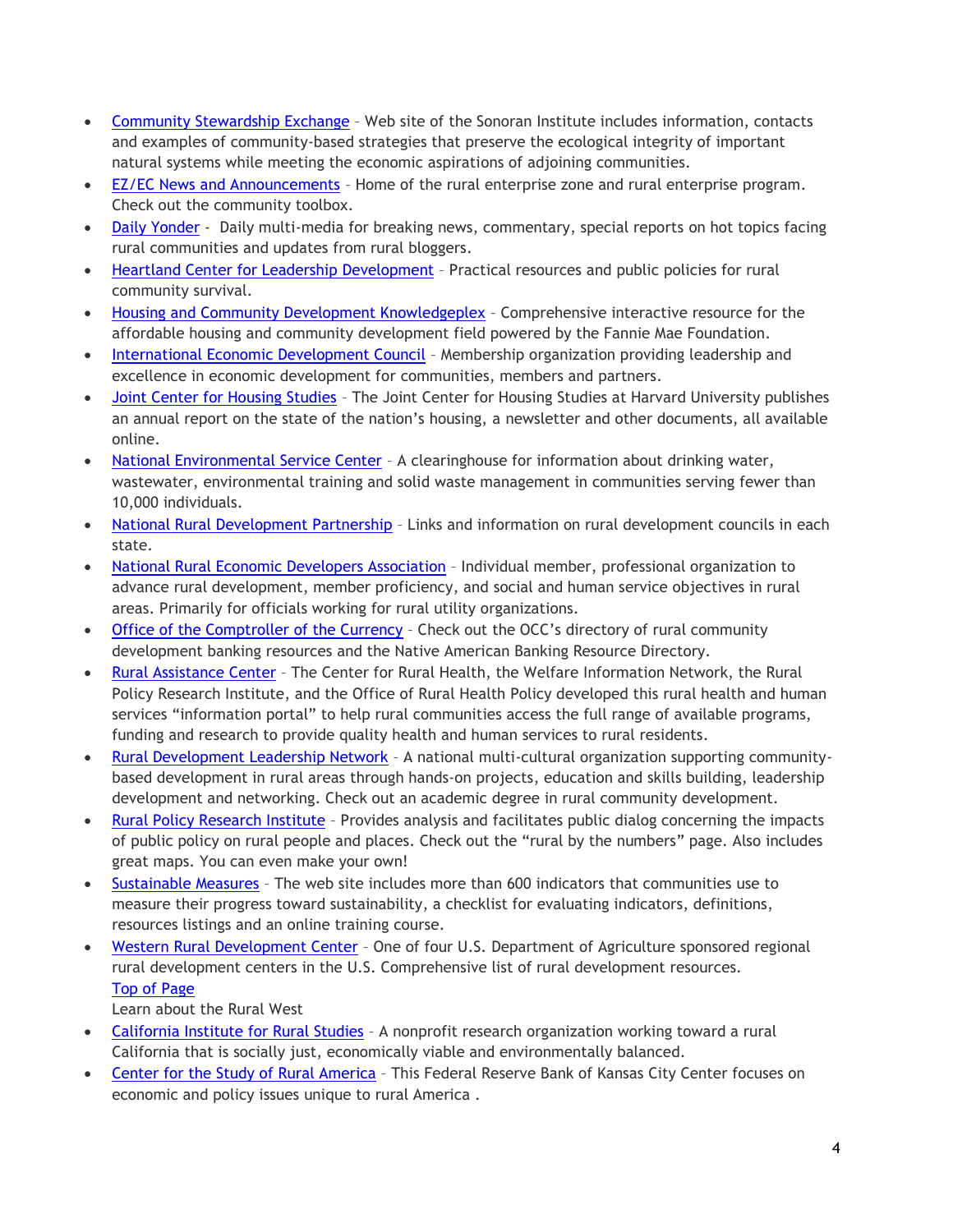- [Denali Commission](http://www.denali.gov/) A federal-state partnership to provide critical utilities, infrastructure and economic support throughout Alaska. Includes information on challenges in rural Alaska as well as general information about Alaska.
- [EconData](http://www.econdata.net/) Your guide to regional economic activity, funded by the Economic Development Administration.
- [The Groundwater Foundation](http://www.groundwater.org/) Programs and publications that present the benefits we receive from groundwater and the risks that threaten groundwater quality. Good resource for small communities.
- High [Country News](http://www.hcn.org/) A paper for people who care about the West.
- [North American Rural Futures Institute \(NARFI\)](http://www.narfi.org/) Based in Montana, NARFI is a clearinghouse of rural news, events and 21st century trends affecting rural life and our rural futures. Provides links to what others are saying about the future of rural America.
- [Northwest Areas Foundation Indicator Website](http://www.nwaf.org/Home.aspx) Great source of information of states, counties, reservations and tribes in the Northwest Areas Foundation's eight-state region.
- [SoCal Water Resources News](http://www.bcwaternews.com/) A free daily Internet mailing with links to news stories concerning water resource issues in Southern California.
- [Water Education Foundation](http://www.water-ed.org/) Information about water resource issues. [Top of Page](http://www.rcac.org/pages/214#top)

Learn about Native Communities

- [Administration for Native Americans](http://www.acf.hhs.gov/programs/ana/) Promotes the goal of social and economic self-sufficiency for all Native Americans.
- [Alaskanative.com](http://www.alaskanative.com/) Directory of Alaska Native Corporations, organizations and resources.
- [American Indian Heritage Foundation](http://www.indians.org/) Encourages Indian people to aspire to excellence in their own lives and to provide relief services to Indian people nationwide while building bridges of understanding. Includes a directory of all federally recognized tribes.
- [Coalition for Native Hawaiian Advancement \(CNHA\)](http://www.hawaiiancouncil.org/) (CNHA) is a national, member-based nonprofit organization dedicated to providing support services to agencies and organizations focused primarily on low to moderate income Native communities.
- [CodeTalk](http://portal.hud.gov/hudportal/HUD?src=/program_offices/public_indian_housing/ih) Federal inter-agency Native American website designed specifically to deliver electronic information from government agencies and other organizations to Native American communities.
- [First Nations Development Institute](http://www.firstnations.org/) Promotes culturally appropriate economic development by and for Native peoples. First Nations helps develop the capacity of tribes, Native organizations and Native American people to better manage their financial assets. First Nations provides grants, loans, technical assistance, policy and research.
- [WWW Virtual Library](http://www.hanksville.org/NAresources/)  American Indians Index to Native American Resources on the Internet.
- [Native American Environmental Protection Coalition](http://naepc.com/site1/) is a tribally driven nonprofit organization dedicated to providing technical assistance, environmental education, professional training, information networking and intertribal coordination.
- [Indianz.com](http://www.indianz.com/) News, information and entertainment from a Native American perspective by Ho-Chunk, Inc. the economic development corporation of the Winnebago Tribe.
- [National Congress of American Indians](http://www.ncai.org/) Advocates for more than 250 tribal governments promoting strong relations and promotes better understanding among the general public of native peoples and rights. Includes a gateway to numerous Native American periodicals.
- [Office of Hawaiian Affairs](http://www.oha.org/) An agency working to provide a better life and future for Hawaiians.
- [University of Alaska Anchorage](http://www.uaa.alaska.edu/just/rlinks/natives/index.html) The University resource index for Alaska Native and American Indians. [Top of Page](http://www.rcac.org/pages/214#top)

Learn about Agricultural Workers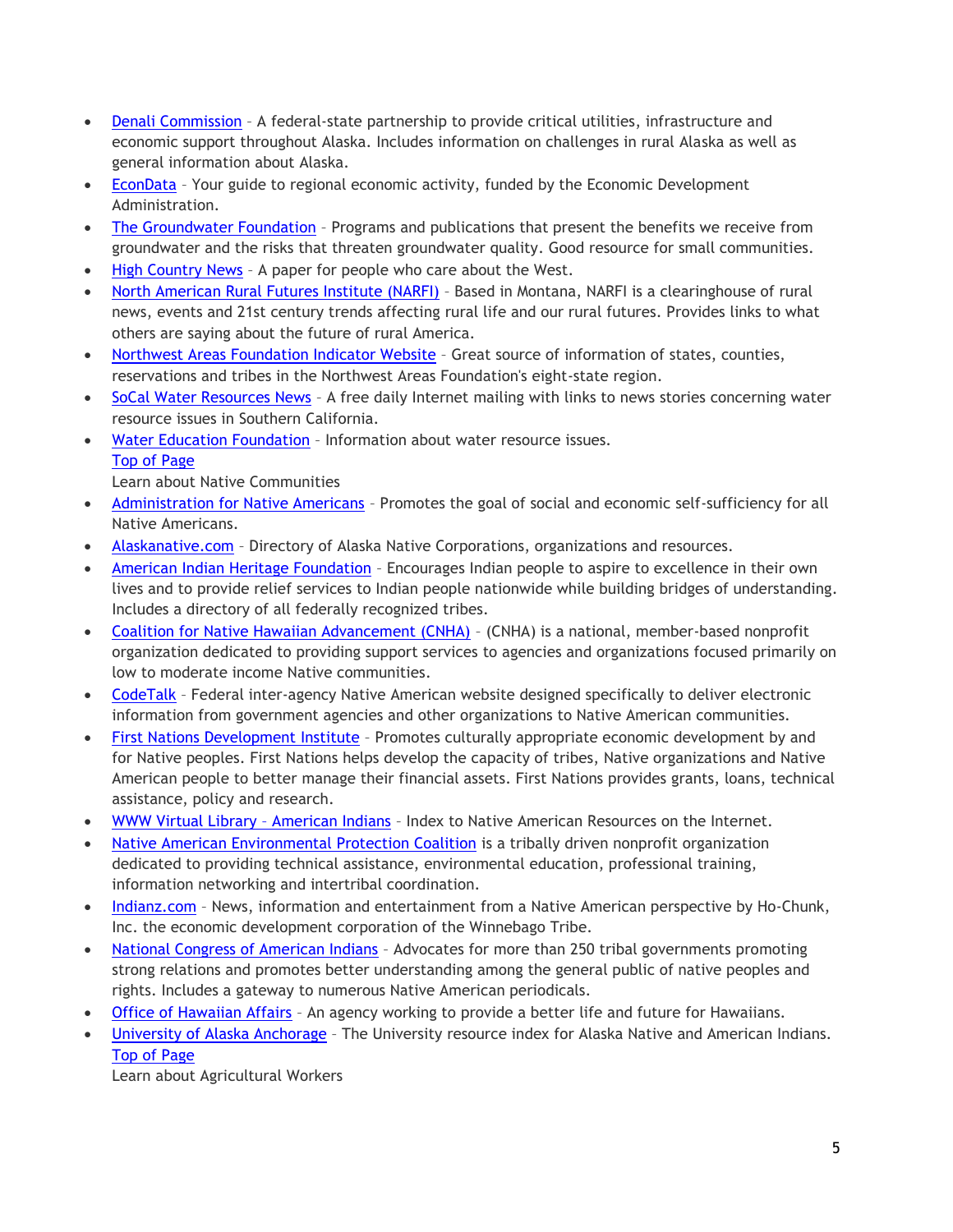- [Agricultural Personnel Management Program](http://www.agpersonnel.org/)  An information center at the University of California, Berkeley on farm labor management and related issues for practitioners, educators, service providers, students and researchers.
- [Applied Survey Research](http://www.appliedsurveyresearch.org/products/FarmworkerExecSummary.pdf) Summary of a study conducted by Applied Survey Research and the Center for Community Advocacy for the current housing and health needs of farm workers in the Salinas and Pajaro Valleys.
- [California Policy Research Center, University of California, California-](http://www.calendow.org/uploadedFiles/ca_mexico_health_intiative.pdf) Mexico Health Initiative A collaborative program of the California Policy Research Center which is coordinating Californian and Mexican efforts to improve the quality of life of migrant/immigrant families by expanding their access to health care, increasing their health insurance coverage, and reducing their unmet health needs. Provides many fact sheets on demographics and health status of agricultural workers.
- [National Center for Farmworker Health](http://www.ncfh.org/) Dedicated to improving the health status of farm worker families. Provides information about farm workers, such as population demographics, agricultural economy, housing, occupational safety and health, insurance and assistance programs, and farm worker children.
- [Rural Migration News](http://migration.ucdavis.edu/rmn) Summarizes the most important immigration and integration developments affecting residents of cities and towns in the agricultural areas of California and rural areas throughout the United States. Includes links to data.

Access to Private Resources

- [Calvert Social Investment Foundation](http://www.calvertfoundation.org/) An interactive online database that delivers tailored social and financial information on microcredit and community development financial institutions.
- [Council on Foundations](http://www.cof.org/) A nonprofit membership association of grantmaking foundations and corporations. Check out the Foundation News and Commentary.
- [Federal Home Loan Bank of San Francisco](http://www.fhlbsf.com/) Provides wholesale credit products and services to member banks. The bank sets aside approximately 10 percent of its net income each year to fund the Affordable Housing Program.
- [Foundation Center](http://www.fdncenter.org/) Promotes public understanding of private philanthropy and helps grantseekers succeed. Check out the Philanthropy News Digest.
- [Neighborhood Funders Group](http://www.nfg.org/) A national network of foundations and philanthropic organizations supporting community-based efforts to improve economic and social conditions in low-income communities. Check out the Rural Funders Working Group page. [Top of Page](http://www.rcac.org/pages/214#top)

Relevant Government Sites

- [Administration for Native Americans](http://www.acf.hhs.gov/programs/ana/) Promotes the goal of social and economic self-sufficiency for all Native Americans.
- [California Financing Coordinating Committee \(CFCC\)](http://www.cfcc.ca.gov/) Consists of state and federal agencies and departments that collectively offer coordinated and streamlined access to infrastructure financing for California's local communities. CFCC members provide potential borrowers and grant recipients with an efficient and effective infrastructure funding mechanism.
- [Catalog of Federal Domestic Assistance](http://www.cfda.gov/) Database of all federal programs available to state and local governments; federally recognized Indian tribal governments; territories and possessions of the U.S., domestic public, quasi-public, private profit and nonprofit organizations and institutions.
- [Census Bureau](http://www.census.gov/) Your gateway to census 2000.
- [CodeTalk](http://portal.hud.gov/hudportal/HUD?src=/program_offices/public_indian_housing/ih) Federal inter-agency Native American web site designed specifically to deliver electronic information from government agencies and other organizations to Native American communities.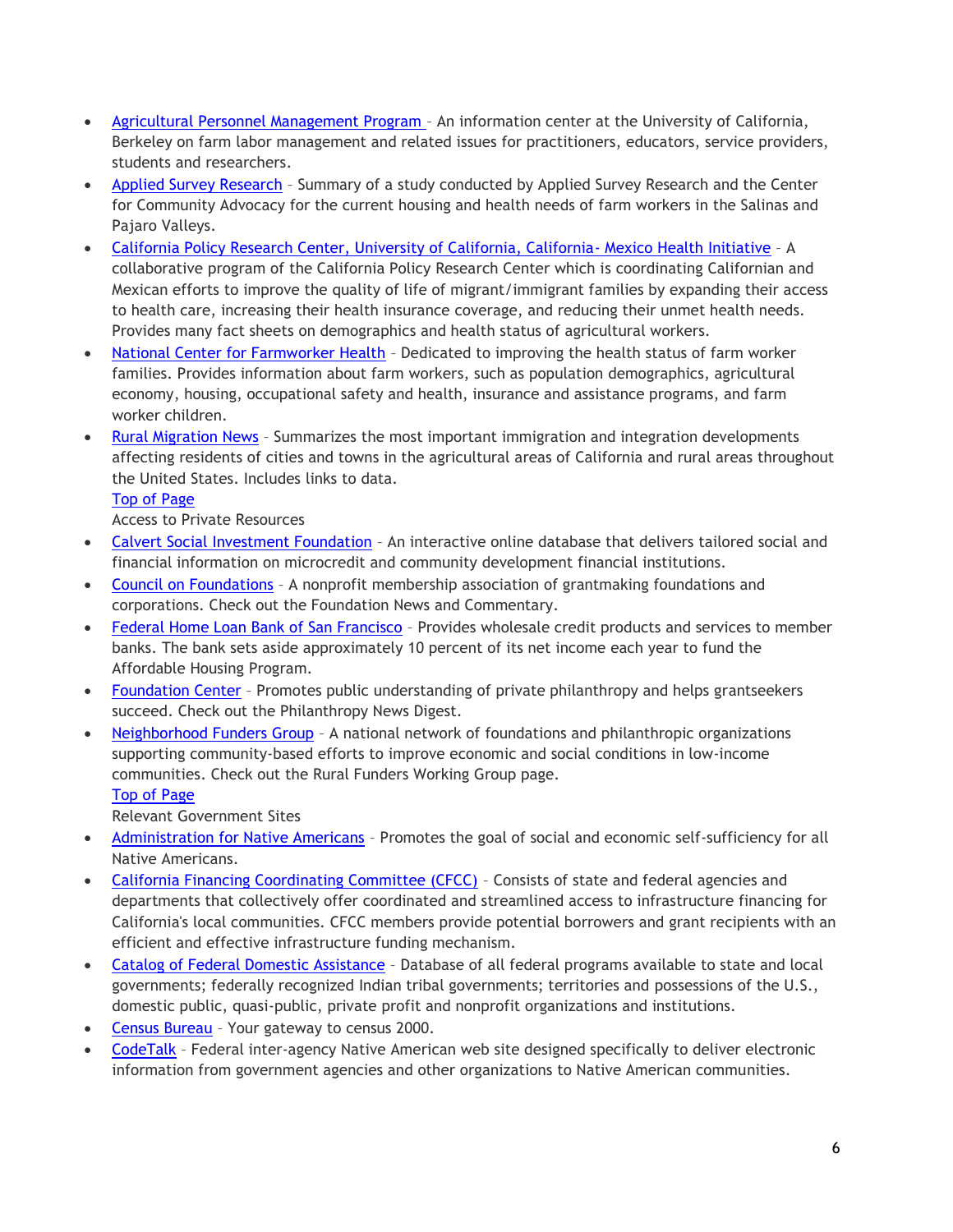- [Community Development Financial Institutions \(CDFI\)](http://www.cdfifund.gov/) CDFIs expand the availability of credit, investment capital and financial services in distressed urban and rural communities. Find the CDFI nearest you!
- [U.S. Department of Agriculture \(USDA\), Rural Development](http://www.rurdev.usda.gov/) Financial programs for rural community facilities, economic development and community empowerment. Check out the USDA nonprofit gateway link!
- [U.S. Department of Agriculture, Economic Research Service](http://www.ers.usda.gov/) Economic analysis on topics related to rural America. Check out the state fact sheets and Rural America publications.
- [U.S. Department of Housing and Urban Development](http://www.hud.gov/) Information about housing. You can search for local information. You can access Native Edge, an interagency initiative to facilitate sustainable economic development within American Indian and Alaskan Native communities. Also find links to farm worker advocacy organizations.
- [U.S. Department of Labor, Bureau of Labor Statistics](http://www.bls.gov/) Main source for statistics on jobs and unemployment. Check out the regional and state-by-state statistics.
- [U.S. Department of Labor, Employment and Training Administration, Migrant and Seasonal Farmworkers](http://www.dol.gov/dol/topic/training/migrantfarmworkers.htm)  [Homepage](http://www.dol.gov/dol/topic/training/migrantfarmworkers.htm) – Offers comprehensive information about the National Farmworker Jobs Program.
- [U.S. Environmental Protection Agency](http://www.epa.gov/) Information about current environmental issues and federal regulations. You can search for regional and local information.
- [Federal Register Online](http://www.access.gpo.gov/su_docs/aces/aces140.html) Official daily publication for rules, proposed rules and notices of federal agencies and organizations.
- [Fedstats](http://www.fedstats.gov/) The gateway to statistics from more than 100 U.S. federal agencies.
- [Nonprofit Gateway](http://www.nonprofit.gov/) A central starting point to help nonprofit organizations access online federal information and services.
- [Rural Information Center of USDA](http://www.nal.usda.gov/ric) Information and referral services to local, state and federal government officials; community organizations; rural electric and telephone cooperatives; libraries; businesses; and rural citizens working to maintain the vitality of America 's rural areas.
- [Searchgov.com](http://www.searchgov.com/) A gateway to federal, state and local government web sites.

Rural Advocacy Organizations

- [California Housing Law Project](http://www.housingadvocates.org/) An advocacy organization that lobbies for affordable housing and tenants rights for low-income people, the disabled, elderly, homeless and agricultural workers in the state.
- [Coalition for Indian Housing and Development](http://www.cnhed.org/) Represents tribes and tribal housing organizations on low-income housing, mortgage lending, finance and economic development issues within the federal government.
- [Community Action Partnership](http://www.communityactionpartnership.com/) Comprehensive information about community action agencies with links to state and local associations.
- [Community Development Venture Capital Allliance](http://www.cdvca.org/) Promotes use of venture capital to create jobs, entrepreneurial capacity and wealth to advance the livelihoods of low-income people and the economies of distressed communities.
- [Community Transportation Association of America](http://www.ctaa.org/) Advocates to make coordinated community transportation available, affordable and accessible. Learn about the rural transit assistance program.
- [Congressional Rural Caucus](http://ruralcaucus-adriansmith.house.gov/) A bipartisan coalition of members of Congress who help agricultural and rural America build stronger, more prosperous futures for current and future generations in rural communities.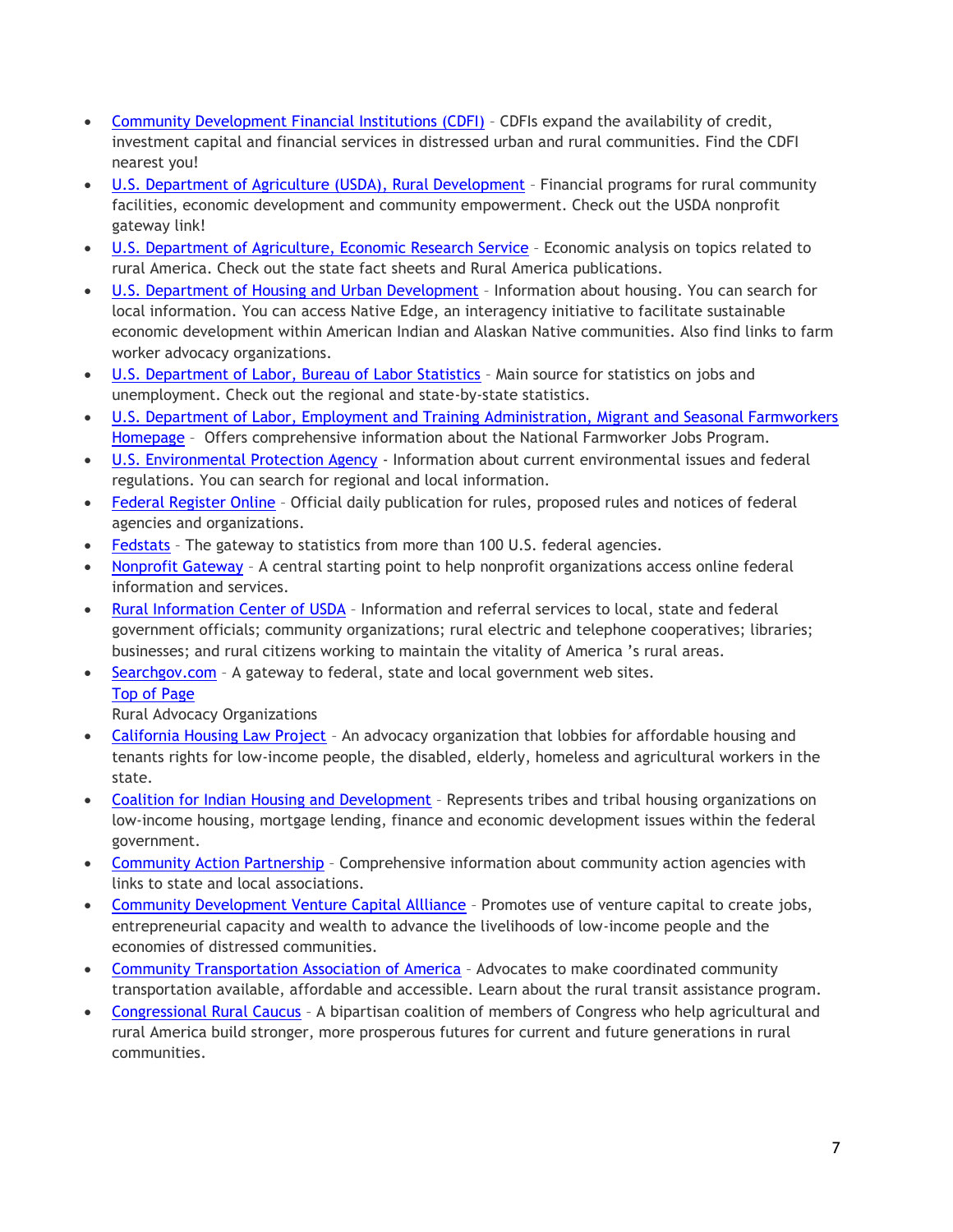- [Corporation for Enterprise Development CFED](http://www.cfed.org/) Services include policy analysis, design and advocacy, research and demonstration, field services and communication. CFED promotes asset-building and economic opportunity strategies. Check out the development report cards for each state.
- [Council of State Community Development Agencies](http://www.coscda.org/) Advocates with federal policy makers for the common rural development goals of the states.
- [National Association of Development Organizations](http://www.nado.org/) Advocates for a regional approach to community, economic and rural development for regional development organizations in small metropolitan areas and rural America.
- [National Association of Housing and Redevelopment Officials](http://www.nahro.org/) Housing and community development advocates for the provision of adequate and affordable housing and strong, viable communities for all Americans –– particularly those with low and moderate incomes.
- [National Association of Regional Councils](http://www.narc.org/) Membership organization for multi-purpose, multijurisdictional, public organizations created by local government to advocate for regional approaches to problem-solving.
- [National Association of Resource Conservation and Development Councils](http://www.rcdnet.org/) Learn about your local Resource Conservation and Development Council.
- [National Congress of American Indians](http://www.ncai.org/) Advocates for more than 250 tribal governments promoting strong tribal relations and promotes better understanding among the general public of native peoples and rights. Includes a gateway to numerous Native American periodicals.
- [National Low-Income Housing Coalition](http://www.nlihc.org/) Dedicated solely to ending America 's affordable housing crisis.
- [National Rural Health Association](http://www.nrharural.org/) National membership organization to improve health and healthcare of rural Americans.
- [National Rural Housing Coalition](http://www.nrhcweb.org/) A coalition of rural community activists, public officials and nonprofit developers who advocate for better housing and community facilities for low-income rural people.
- [Opportunity Finance Network](http://www.opportunityfinance.net/) A network of private intermediaries that lend in unconventional markets that are often overlooked by conventional financial institutions.
- [Water Infrastructure Network \(WIN\)](http://www.win-water.org/) Works to solve the nation's increasing water and wastewater infrastructure funding shortfall. WIN is working toward long-term, sustainable funding sources for water and wastewater infrastructure to benefit communities nationwide.

For Nonprofit Organizations Only

- [Action Without Borders](http://www.idealist.com/) Connects people, organizations and resources to find practical solutions to social and environmental problems. Features news of nonprofit organizations from around the globe.
- [BoardSource](http://www.boardsource.org/) Premier resource for building strong and effective nonprofit boards.
- [Chronicle of Philanthropy](http://www.philanthropy.com/) A newspaper for the nonprofit world. Much of the online version is available only to subscribers.
- [CompassPoint Nonprofit Services](http://www.compasspoint.org/) Provides nonprofit organizations with management tools, concepts and strategies necessary to shape change in their communities. Lots of links to help nonprofit organizations.
- [Grantsmanship Center](http://www.tgci.com/) Grant information and grantsmanship training. Check out the magazine.
- [Independent Sector \(IS\)](http://www.independentsector.org/) The IS mission is to promote, strengthen and advance the nonprofit and philanthropic community to foster private initiative for public good.
- [Internet Nonprofit Center \(INC\)](http://www.nonprofits.org/) Sponsored by the Evergreen State Society, INC provides information for and about nonprofit organizations.
- [Management Center](http://www.managementcenter.org/) Develops the capacity of nonprofit leaders to build powerful and effective organizations. Check out the free online nonprofit organizational assessment tool.